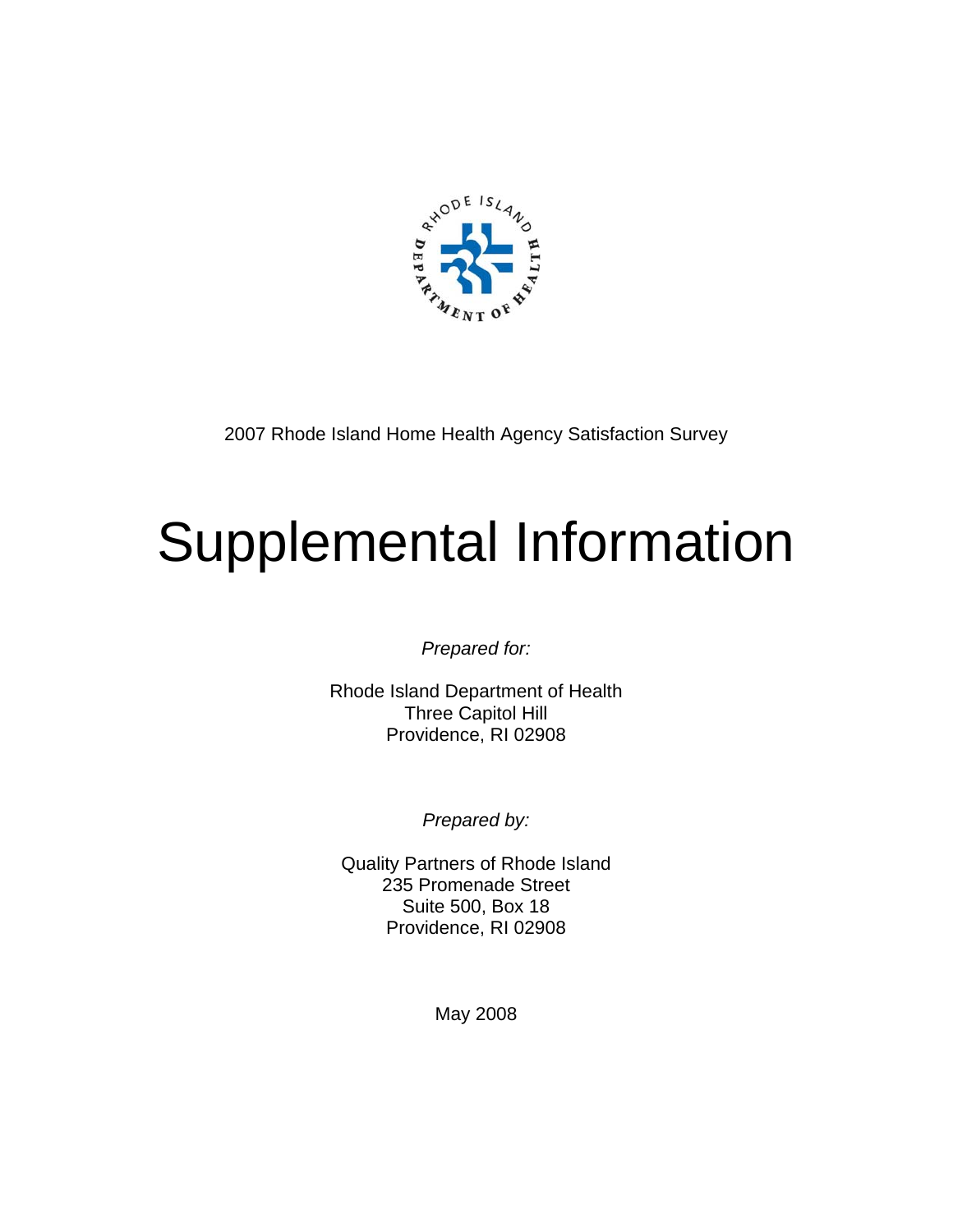

**Department of Health** 

Three Capitol Hill Providence, RI 02908-5097

TTY: 711 www.health.ri.gov

May 2008

Dear Rhode Island Home Health Agency Consumer,

Thank you for your interest in the 2007 Rhode Island Home Health Agency Satisfaction Survey. The information in this packet will help you understand the satisfaction survey results. This packet includes:

- How Rhode Island reports home health agency satisfaction  $(p, 1)$
- What Press Ganey provides home health agencies  $(p, 1)$
- What Press Ganey's survey includes (p. 1)
- How the information is collected  $(p, 3)$
- How to understand the report  $(p, 3)$
- How the categories are calculated  $(p, 3)$
- What the categories mean  $(p, 4)$
- $\blacksquare$  Other sources of information (p. 5)
- Which home health agencies participated in 2007 (p. 5)
- How Rhode Island agencies performed as a group in 2007 (p. 6)

In 1998, Rhode Island passed a law that requires the public release, or public reporting, of information about the quality of care in all licensed healthcare facilities. Currently, information about patient satisfaction and health processes and outcomes is available for hospitals, home health agencies, and nursing homes. By making information publicly available, the law aims to:

- **T** Promote quality in the state's healthcare system
- **T** Help people choose among healthcare providers, such as home health agencies

The Home Health Agency Satisfaction Report categorizes each agency's scores into three groups:



These symbols are explained in more detail on page 4.

To access the 2007 Home Health Agency Satisfaction Report or get information about other licensed healthcare providers, please visit the public reporting program's Web site (www.health.ri.gov/chic/performance) or call the Department of Health (401-222-2231).

Sincerely,

da. S Buschner

Jay Buechner, PhD, Chief, Center for Health Data and Analysis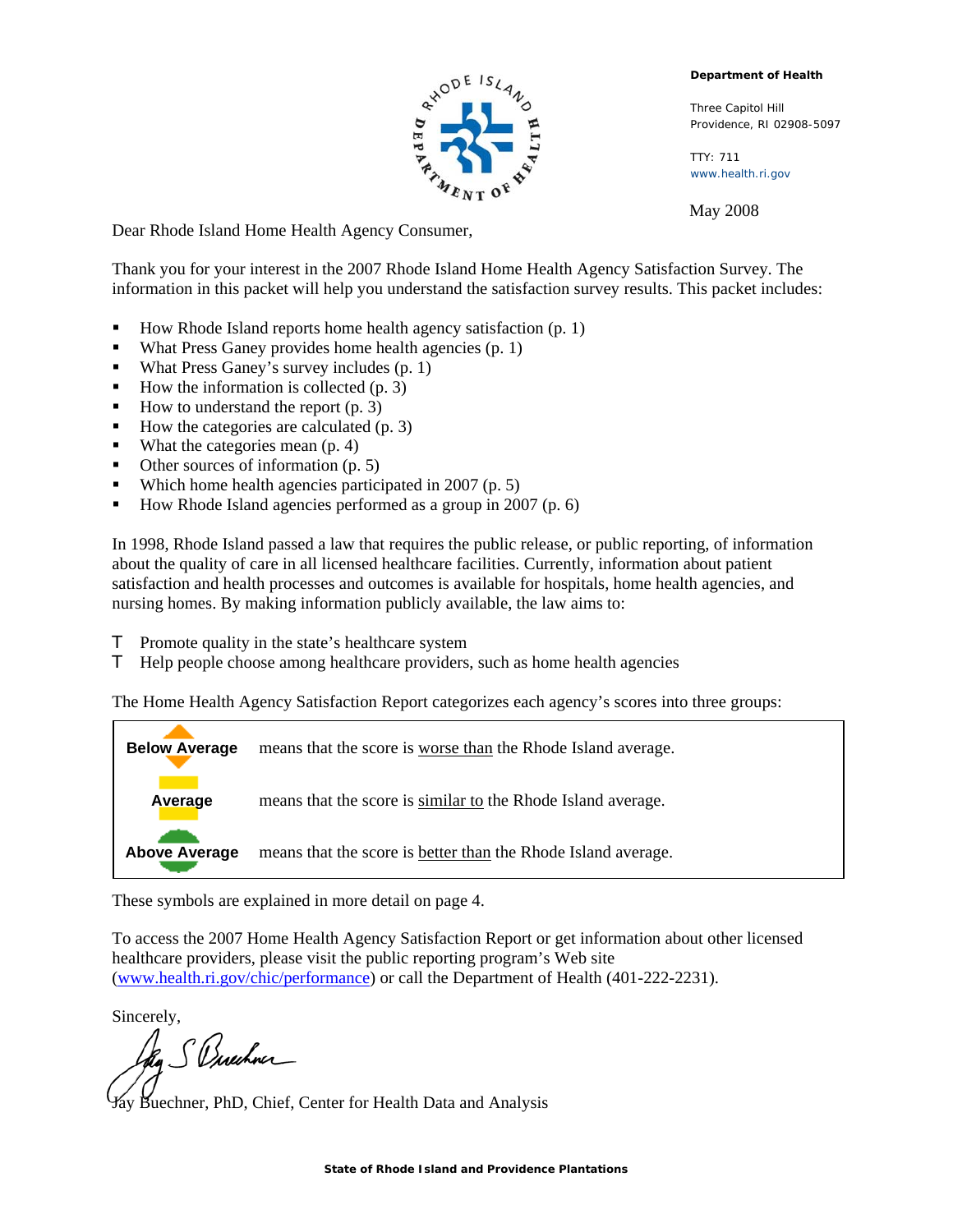## **Rhode Island Home Health Patient Satisfaction**

In 1998, Rhode Island passed a law that requires the public release, or "public reporting," of information about the quality of care in all licensed healthcare facilities. This law includes releasing information about patient satisfaction and health processes and outcomes, like pain. Over the past 10 years, the state has reported information for home health agencies, hospitals, and nursing homes. This information helps people compare different healthcare providers—like home health agencies—and choose among them.

The Rhode Island public reporting program, which is located in the Department of Health, has a Home Health Subcommittee. The Subcommittee helps the program's Steering Committee decide what information to share about home health agencies and how to share it. The Home Health Subcommittee meetings are open to the public. Participants include local stakeholders—such as representatives of local agencies, government agencies, health insurers, and others interested in Rhode Island's agencies. Together, these people help to shape the state's home health public reporting efforts.

If you are interested in attending the Home Health Subcommittee meetings, please contact Sue Midwood: 401-528-3200.

#### **How Rhode Island Reports Home Health Satisfaction**

As part of the public reporting program, Rhode Island's home health agencies have begun to collect information about patient satisfaction on a regular basis. Both skilled and non-skilled agencies collect this information: *skilled agencies* provide services such as nursing and therapy; *non-skilled agencies* provide care that is not covered by Medicare, such as help with dressing, bathing, and light cleaning.

The 2007 Home Health Agency Satisfaction Report is the first round of public information about patients' satisfaction with home health agencies. Agencies collected this information once before, in 2006, to practice collecting the data and preview their results before the information was made public. To do so, each agency signed a contract with a survey company called Press Ganey Associates. The survey company collects information from the agency's patients.

## **What Press Ganey Provides Home Health Agencies**

In 2006, the Home Health Subcommittee recommended that the public reporting program begin working with a company named Press Ganey Associates to measure home health agency satisfaction in Rhode Island. Press Ganey is a company that helps agencies:

- Measure and improve their performance on patient satisfaction; and
- View, or "trend," their performance over time.

Press Ganey also has a database of home health agency satisfaction in the U.S. This is useful for helping home health agencies compare, or "benchmark," their performance with other agencies' performance in Rhode Island and across the country. For more information about Press Ganey's services, please visit the company's Web site on the Internet: www.pressganey.com.

#### **What Press Ganey's Survey Includes**

Press Ganey's satisfaction survey was designed by survey experts. Press Ganey's design process draws from a range of information sources and includes testing the survey to make sure that it was easy for patients to understand and that it provided accurate, reliable information. The result is the healthcare industry's most widely used home health satisfaction surveys.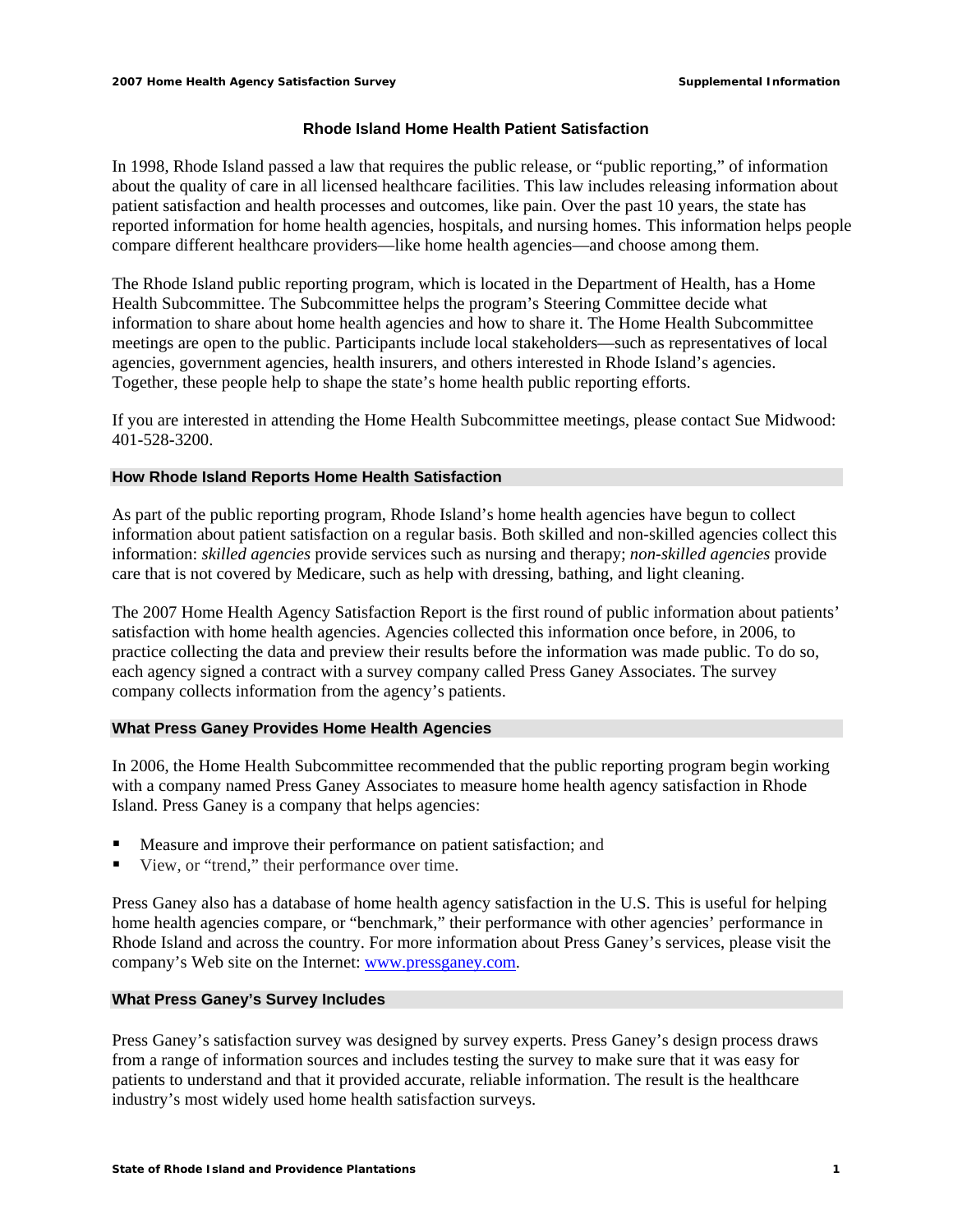The survey includes up to seven categories of questions. Some of these categories apply to both skilled and non-skilled agencies; some apply to only skilled agencies or non-skilled agencies.

| Category                                 | <b>Skilled Agencies</b> | <b>Non-Skilled Agencies</b> |
|------------------------------------------|-------------------------|-----------------------------|
| <b>Arranging Home Care</b>               | Included                | Included                    |
| Dealing with the Office                  | Included                | Included                    |
| <b>Nurses</b><br>3.                      | Included                | Not Included                |
| 4. Home Health Aides                     | Included                | Included                    |
| 5. Homemaker/Companions                  | Not Included            | Included                    |
| Therapists and Other Professionals<br>6. | Included                | Not Included                |
| <b>Other Ratings</b>                     | Included                | Included                    |

Information about each of the seven categories is below:

|    | 1. Arranging Home Care:                | This category reflects patients' perceptions of how easy it was to<br>arrange home care. Topics include whether the initial plan of care or<br>treatment met patients' needs, ease of scheduling visits, and making<br>initial arrangements for care.                                                                                                                                                                                                                |
|----|----------------------------------------|----------------------------------------------------------------------------------------------------------------------------------------------------------------------------------------------------------------------------------------------------------------------------------------------------------------------------------------------------------------------------------------------------------------------------------------------------------------------|
|    | 2. Dealing with the Office:            | This category reflects patients' perceptions of how easy it was to<br>deal with the agency's office. Questions in this category include<br>topics like the person answering the office phone, how the office dealt<br>with requests (e.g., schedule changes or new caregivers), and how<br>calls were handled after hours.                                                                                                                                           |
| 3. | Nurses:                                | Only patients receiving care from skilled agencies are asked the<br>questions in the nurses category. This category reflects patients'<br>perceptions of their interactions with the agency's nurses. Topics<br>include the nurses' friendliness, concern for patients' comfort, and<br>clinical skills.                                                                                                                                                             |
|    | 4. Home Health Aides:                  | This category reflects patients' perceptions of their interactions with<br>home health aides (non-nurses) who provide personal care, such as<br>bathing or dressing. Topics include the aides' friendliness, concern for<br>patients' privacy and comfort, and clinical skills.                                                                                                                                                                                      |
|    | 5. Homemakers/Companions:              | Only patients receiving care from non-skilled agencies are asked the<br>questions in the homemakers/companions category. This category<br>reflects patients' perceptions of the agency's homemakers/<br>companions, who shop, cook, clean, or run errands for them. Topics<br>include the amount of attention the homemaker/companions paid to<br>the patients' ideas about their homes, their helpfulness, and their<br>respect for patients and patients' privacy. |
| 6. | Therapists and Other<br>Professionals: | Only patients receiving care from skilled agencies are asked the<br>questions in the therapy category. This category reflects patients'<br>perceptions of the agency's therapists and other professionals,<br>including occupational therapists, physical therapists, speech<br>therapists, social workers, and dieticians. Topics include the therapists<br>and other professionals' friendliness, concern for patients' comfort,<br>and clinical skills.           |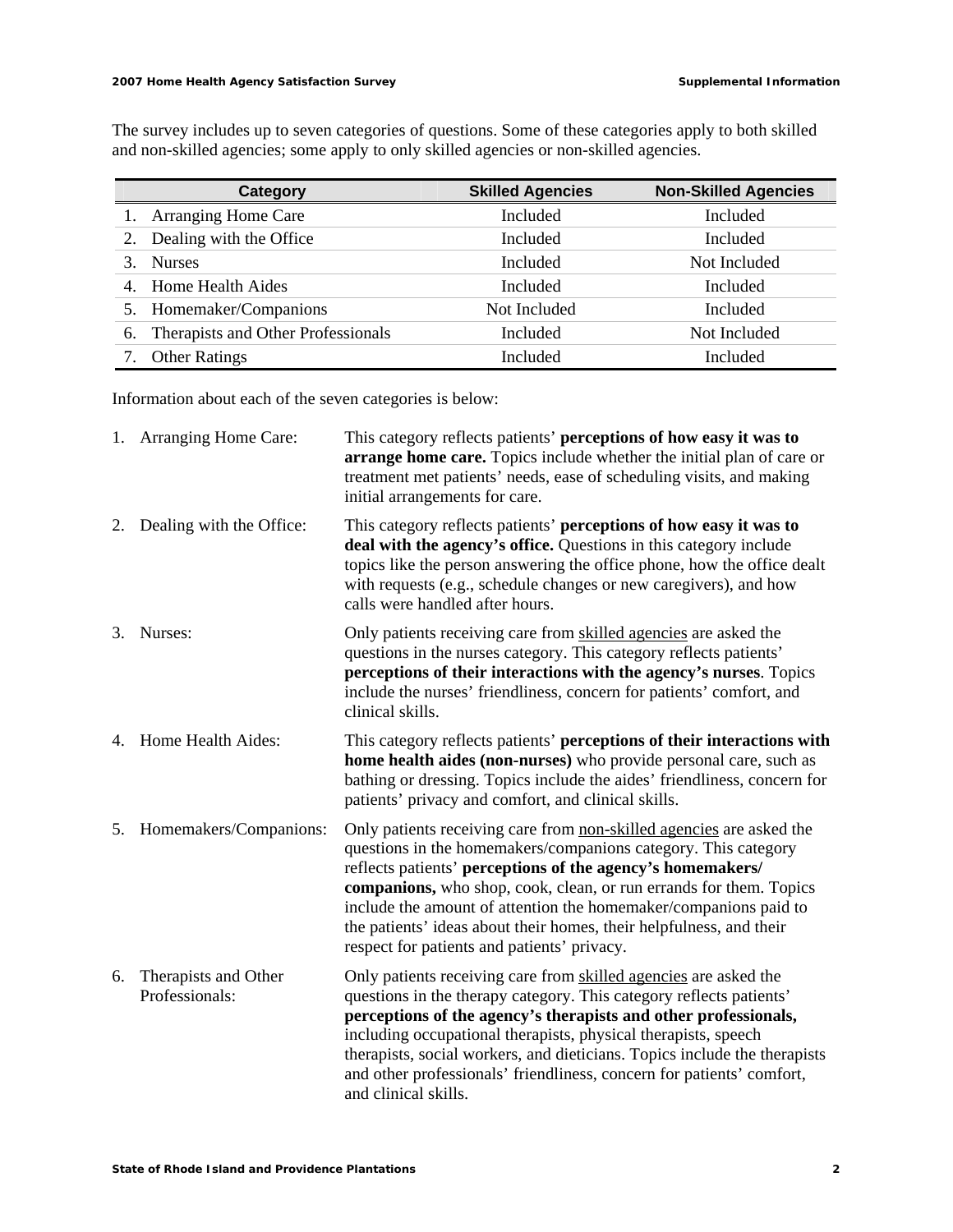For each statement, people are asked to score the home health agency from "very poor" to "very good." They can also provide written comments. For more information about the surveys, please visit Press Ganey's Web site on the Internet: www.pressganey.com.

## **How the Information is Collected**

Data collection for the 2007 Home Health Satisfaction Survey took place in the Fall of 2007. The Department of Health required each home health agency in Rhode Island to sign a contract with Press Ganey and provide Press Ganey with contact information for current and former patients.

Both skilled and non-skilled agencies collected information about satisfaction from current patients and patients discharged within the last 30 days. Each patient received a packet from Press Ganey in the mail. This packet included a cover letter, the satisfaction survey, and a pre-addressed, postage-paid return envelope to send the completed survey to Press Ganey. Sending the results directly to Press Ganey helps ensure that people share their true feelings.

After the completed surveys were submitted to Press Ganey, agencies could view their results on Press Ganey's Web site. They could also compare their performance to the performance of other agencies that work with Press Ganey in Rhode Island and across the country. Press Ganey also provided home care agencies with online education and training. This occurred in early 2008.

#### **How to Understand the Report**

In 2007, 49 home health agencies collected information patient satisfaction. The results of these surveys are included in the 2007 Home Health Satisfaction Reports, which look like the picture on the next page.

Each of the 49 agencies has a one-page report that includes its satisfaction results, contact information, and information about where it provides care (e.g., which counties within Rhode Island). Results are presented as below average, average, or above average for each of the agency's categories. If 10 or fewer people provided responses for a category, the information is withheld because it may not accurately reflect patients' satisfaction.

Agencies that are Medicare-certified—most of those that provide skilled care—also have patient outcomes on their one-page reports. Agencies that are not Medicare-certified do not have this information because they are not required to collect information for the quarterly assessments used to calculate patients' outcomes.

#### **How the Categories are Calculated**

The information in this section is for people who want statistical details about the category calculations:

To be 'below average,' the score for a particular category must fall below (be worse than) the state's average and its margin of error, or "95% confidence interval," cannot include the average. To be 'above average,' the score must fall above (be better than) the state average and its margin of error, or "95% confidence interval," cannot include the average. If the 95% confidence interval includes the Rhode Island average, then the home health agency's score is not accurate enough to categorize it as better or worse than other agencies' scores. The home health agency is then marked 'Average' for that category.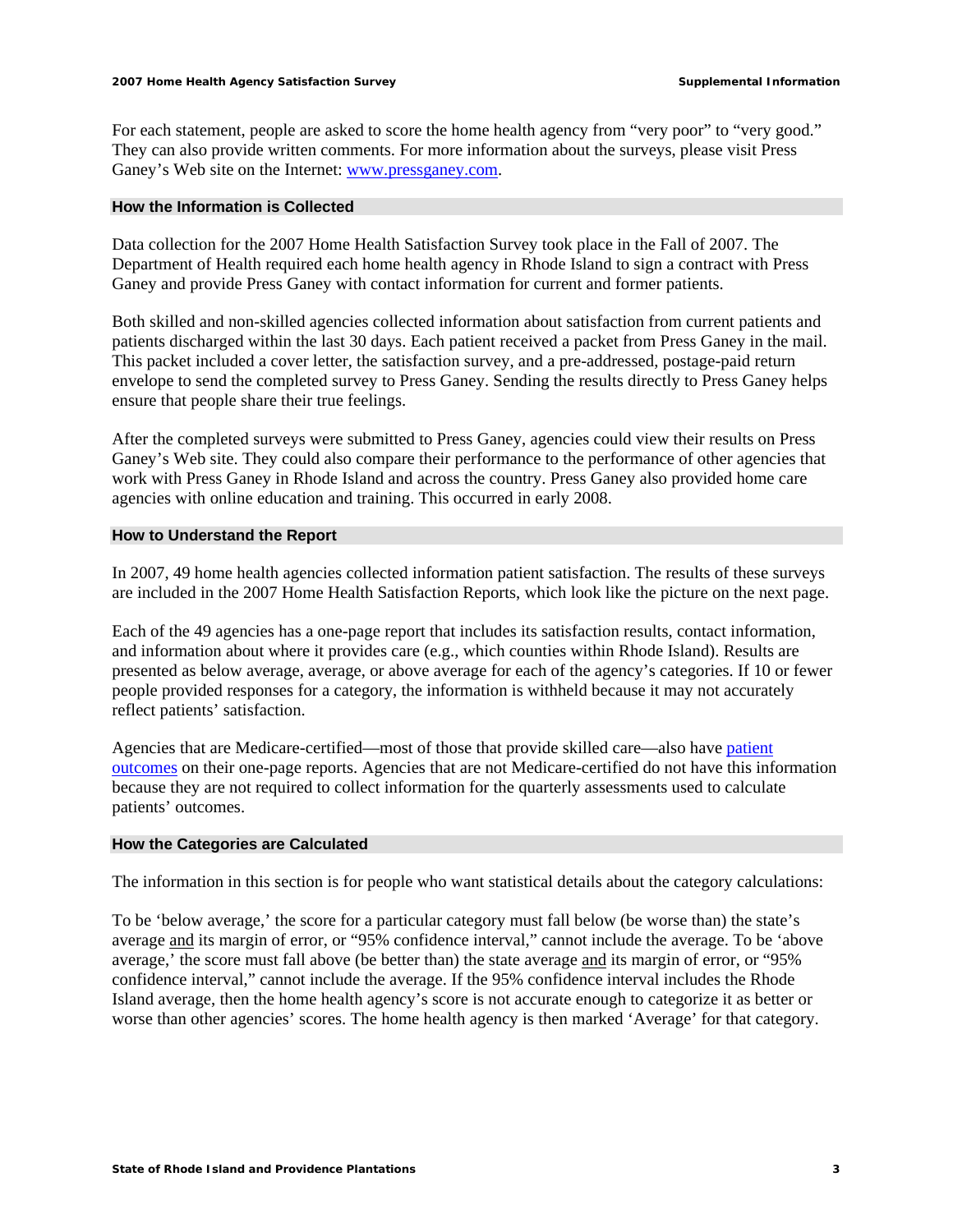

#### **What the Categories Mean**

The categories and symbols in the report help you understand how the agency's responses for each category compare to the performance of other agencies in Rhode Island:



These categories are determined mathematically to ensure that the differences are meaningful. In technical terms, this means that home health agencies that are 'Below Average' or 'Above Average' have scores that are "statistically significantly different" from the Rhode Island average.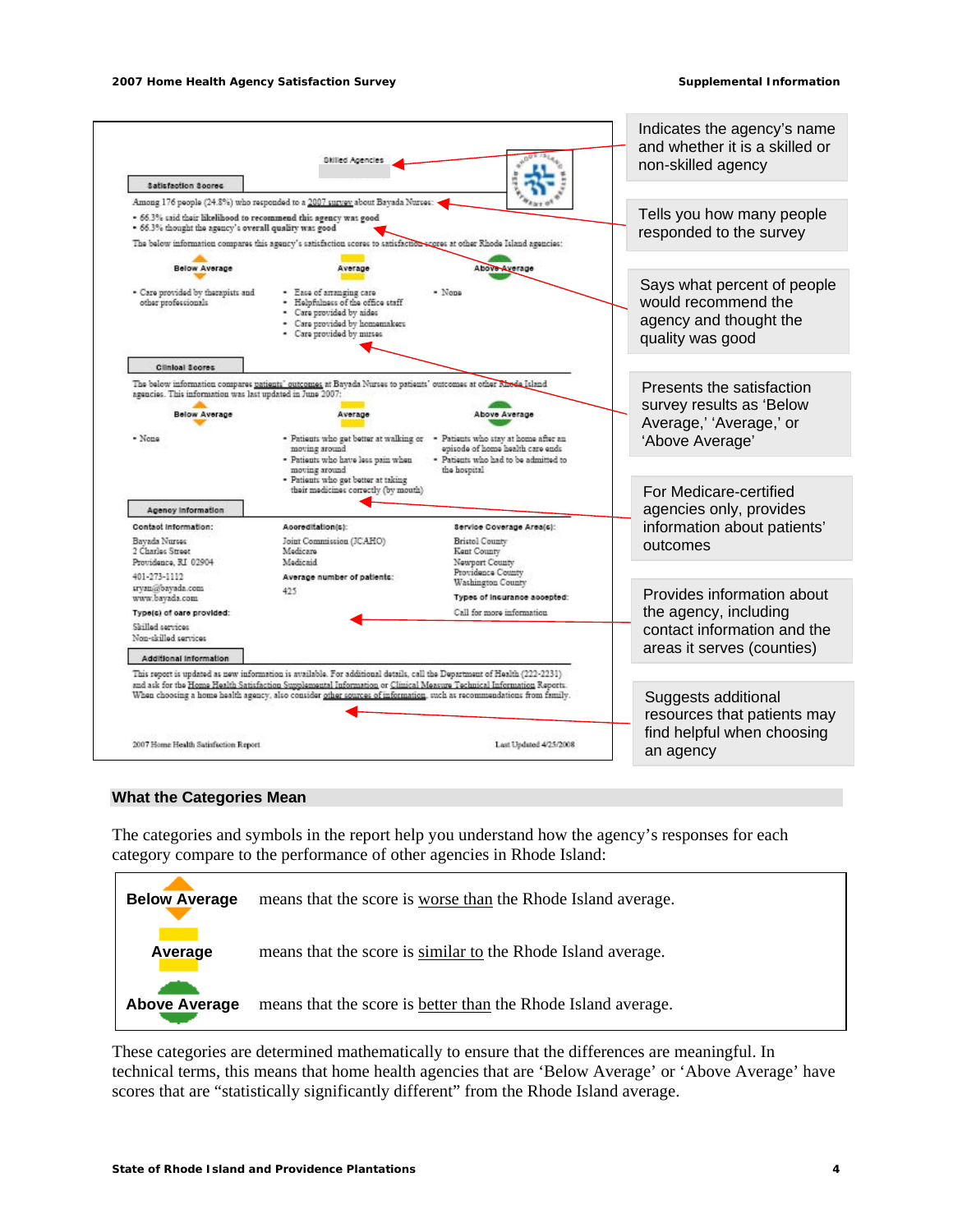# **Other Sources of Information**

The 2007 Home Health Satisfaction Report is one of several sources of information that you can use when choosing a home health agency. Consider these other sources of information, too:

- Recommendations from other home care providers, family, and friends
- Clinical information available through the Department of Health's public reporting program: www.health.ri.gov/chic/performance
- Inspection reports available through the Department of Health: 401-222-2566

All together, this information can help you figure out which home health agency may be a good fit for you or your family member.

#### **Which Home Health Agencies Participated in 2007**

The following 49 home health agencies participated in the 2007 Home Health Satisfaction Survey. Agencies indicated with an asterisk (\*) had fewer than 10 patients respond to the survey, so their satisfaction data is not reported:

- 1. A Caring Experience Nursing Services, Inc.\*
- 2. Access Healthcare, Inc.
- 3. Alternative Care Medical Services
- 4. Assisted Daily Living, Inc.
- 5. Bayada Nurses
- 6. Bayside Nursing, LLC\*
- 7. C & F Home Care
- 8. Capitol Home Care Network, Inc.
- 9. Cathleen Naughton Associates
- 10. Community Care Nurses, Inc.
- 11. Concord Health Services, Inc.
- 12. Consistent Care Corporation
- 13. Cowesett Home Care, Inc.
- 14. Gleason Medical Services, Inc.\*
- 15. H&T Medicals, Inc.
- 16. Health Care Connections
- 17. Health Care Services
- 18. HealthTouch
- 19. Home & Hospice Care of Rhode Island
- 20. Home Care Services of RI, Inc.
- 21. HomeCare Advantage
- 22. Homefront Health Care
- 23. Hope Nursing Home Care
- 24. Ideal Home Care Service, Inc.
- 25. Interim Health Care
- 26. Jewish Family Service
- 27. Life Care at Home of RI
- 28. Lifetime Medical Support Services
- 29. Maxim Healthcare Services\*
- 30. Memorial Hospital Home Care
- 31. NewCare, LLC\*
- 32. Nursing Placement, Inc.
- 33. Ocean State Nursing Service, Inc.
- 34. Phenix Home Care
- 35. Preferred Health Care Services\*
- 36. Roger Williams Home Care
- 37. Saranna Home Care\*
- 38. South County Quality Care
- 39. Specialty Personnel Services\*
- 40. St Jude Home Care, Inc.
- 41. Summit Health Services, Inc.\*
- 42. Tender Loving Care
- 43. Visiting Nurse Service (VNS) of Greater RI, Hospice Care of the VNS of Greater RI
- 44. Visiting Nurse Services of Newport and Bristol **Counties**
- 45. Vital Care of Rhode Island, Inc.
- 46. VNA of Care New England
- 47. VNA of Rhode Island
- 48. VNA Support Services
- 49. VNS Home Health Services

Two agencies closed or were sold during or after the 2007 survey process, and are excluded from the reports. These agencies are Intrepid USA Healthcare Services and Personal Home Health Services.